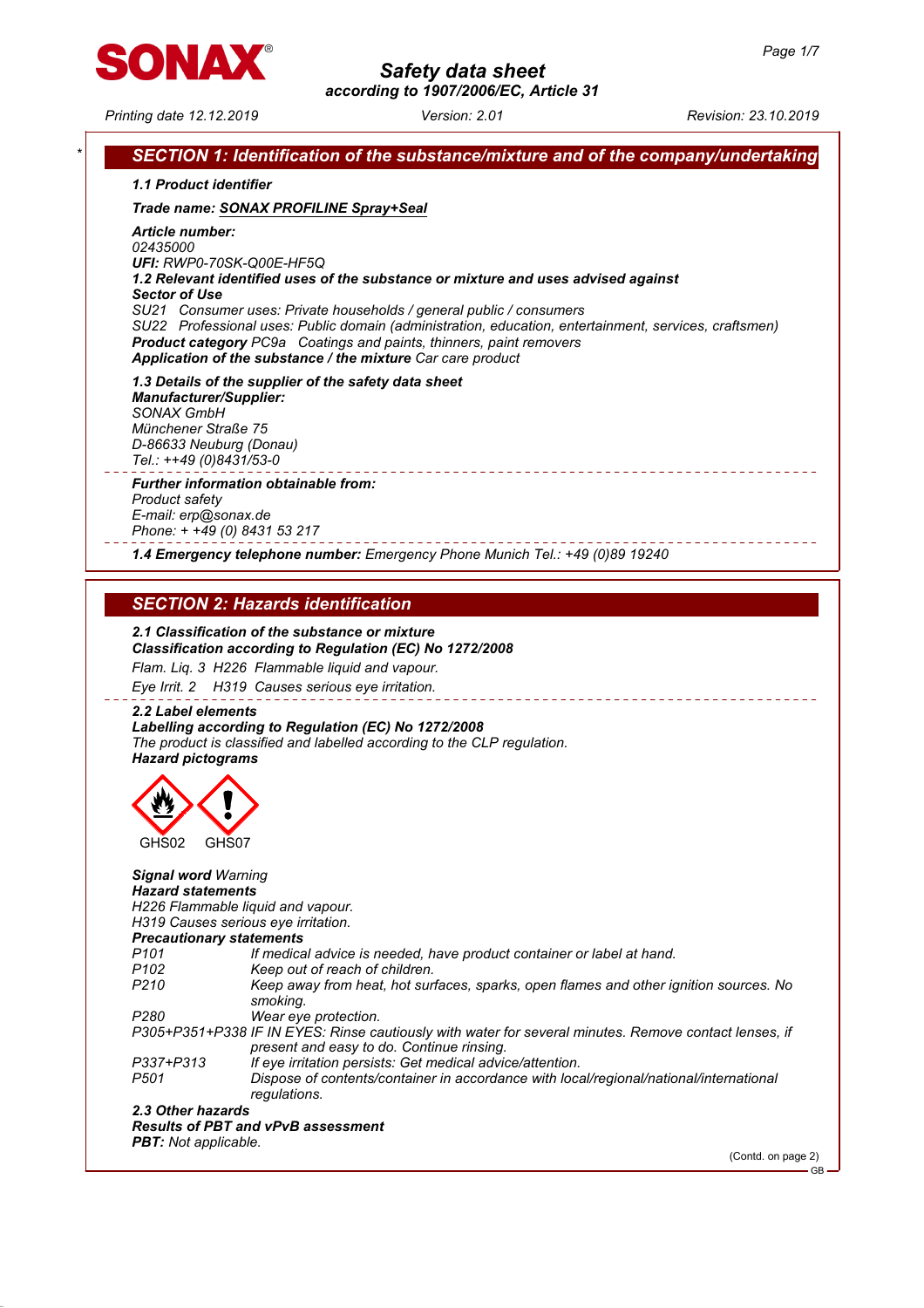Printing date 12.12.2019 Version: 2.01 Revision: 23.10.2019

## vPvB: Not applicable.

ONAV

(Contd. of page 1)

## SECTION 3: Composition/information on ingredients

### 3.2 Mixtures

Description: Cleaning components and alcohols in a water-based solution.

| <b>Dangerous components:</b>                                        |                                                                                                                                         |            |
|---------------------------------------------------------------------|-----------------------------------------------------------------------------------------------------------------------------------------|------------|
| CAS: 67-63-0<br>EINECS: 200-661-7<br>Reg.nr.: 01-2119457558-25-xxxx | propan-2-ol<br><b>&amp; Flam. Liq. 2, H225; &amp; Eye Irrit. 2, H319; STOT SE 3, H336</b>                                               | $10 - 15%$ |
| CAS: 188627-10-3                                                    | Dimethyl siloxane, (aminoalkyl)methoxymethylsiloxy- and<br>dimethylalkoxy-terminated<br>$\circ$ Skin Irrit. 2, H315; Eye Irrit. 2, H319 | $5 - 10\%$ |
| CAS: 68333-80-2<br>EINECS: 269-790-4                                | Alcohols, C14-16<br>Aquatic Acute 1, H400; Aquatic Chronic 1, H410                                                                      | < 0.25%    |
|                                                                     | Additional information: For the wording of the listed hazard phrases refer to section 16.                                               |            |

## **SECTION 4: First aid measures**

4.1 Description of first aid measures

General information: Remove soiled clothing

After inhalation: Supply fresh air; consult doctor in case of complaints.

After skin contact:

Generally the product does not irritate the skin.

Wash the areas of skin affected with water and a mild detergent.

After eye contact: Rinse opened eye for several minutes under running water. Then consult a doctor.

After swallowing:

Rinse out mouth and then drink plenty of water.

Do not induce vomiting; call for medical help immediately.

4.2 Most important symptoms and effects, both acute and delayed Eye irritation

4.3 Indication of any immediate medical attention and special treatment needed

Treatment in accordance with the doctor's assessment of the patient's condition. Symptomatic treatment.

# **SECTION 5: Firefighting measures**

5.1 Extinguishing media Suitable extinguishing agents: Water spray Alcohol resistant foam Carbon dioxide Fire-extinguishing powder For safety reasons unsuitable extinguishing agents: Water with full jet 5.2 Special hazards arising from the substance or mixture In case of fire, the following can be released: Carbon monoxide (CO) Carbon dioxide (CO2) Silicon oxides Nitrogen oxides (NOx) 5.3 Advice for firefighters Protective equipment: Do not inhale explosion gases or combustion gases. Wear self-contained respiratory protective device. Wear fully protective suit. Additional information Collect contaminated fire fighting water separately. It must not enter the sewage system.

## SECTION 6: Accidental release measures

6.1 Personal precautions, protective equipment and emergency procedures Wear protective equipment. Keep unprotected persons away.

(Contd. on page 3)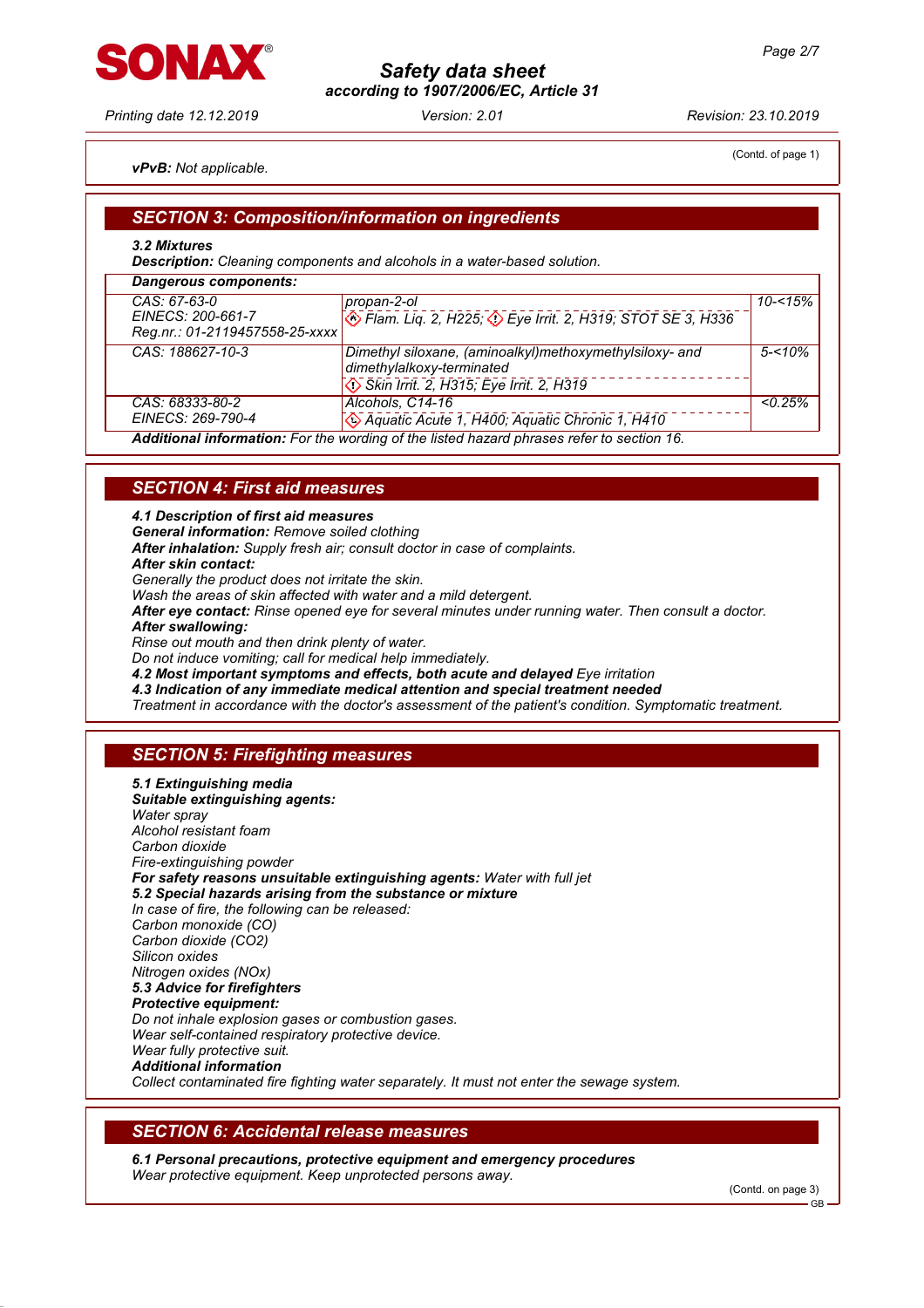

Printing date 12.12.2019 Version: 2.01 Revision: 23.10.2019

(Contd. of page 2) Keep away from ignition sources. Ensure adequate ventilation 6.2 Environmental precautions: Do not allow to penetrate the ground/soil. Do not allow to enter sewers/ surface or ground water. 6.3 Methods and material for containment and cleaning up: Ensure adequate ventilation. Absorb with liquid-binding material (sand, diatomite, acid binders, universal binders, sawdust). Dispose contaminated material as waste according to item 13. 6.4 Reference to other sections See Section 7 for information on safe handling.

See Section 8 for information on personal protection equipment.

See Section 13 for disposal information.

# SECTION 7: Handling and storage

7.1 Precautions for safe handling Ensure good ventilation/exhaustion at the workplace. Information about fire - and explosion protection:



Keep ignition sources away - Do not smoke.

7.2 Conditions for safe storage, including any incompatibilities Storage: Requirements to be met by storerooms and receptacles: Prevent any seepage into the ground. Information about storage in one common storage facility: Store away from foodstuffs. Further information about storage conditions: Keep container tightly sealed. Store receptacle in a well ventilated area. Protect from heat and direct sunlight. Protect from frost. Recommended storage temperature: 20 °C. 7.3 Specific end use(s) No further relevant information available.

# SECTION 8: Exposure controls/personal protection

|                       |  | Ingredients with limit values that require monitoring at the workplace: |  |
|-----------------------|--|-------------------------------------------------------------------------|--|
|                       |  | CAS: 67-63-0 propan-2-ol                                                |  |
|                       |  | WEL (Great Britain) Short-term value: 1250 mg/m <sup>3</sup> , 500 ppm  |  |
|                       |  | Long-term value: 999 mg/m <sup>3</sup> , 400 ppm                        |  |
|                       |  | Regulatory information WEL (Great Britain): EH40/2011                   |  |
| <b>DNELs</b>          |  |                                                                         |  |
|                       |  | CAS: 67-63-0 propan-2-ol                                                |  |
| Oral                  |  | DNEL 26 mg/kg (consumer) (chornic effects (1d))                         |  |
| Dermal                |  | DNEL 319 mg/kg (consumer) (chronic effects (1d))                        |  |
|                       |  | 888 mg/kg (worker) (chronic effects (1d))                               |  |
|                       |  | Inhalative   DNEL   89 mg/m <sup>3</sup> (consumer) (chronic effects)   |  |
|                       |  | 500 mg/m <sup>3</sup> (worker) (chronic effects)                        |  |
| <b>PNECs</b>          |  |                                                                         |  |
|                       |  | CAS: 67-63-0 propan-2-ol                                                |  |
|                       |  | PNEC 140.9 mg/l (sporadic release)                                      |  |
| 2,251 mg/l (STP)      |  |                                                                         |  |
|                       |  | 140.9 mg/l (water (fresh water))                                        |  |
|                       |  | 140.9 mg/l (water (sea water))                                          |  |
| $PNEC$ 28 mg/kg (gro) |  |                                                                         |  |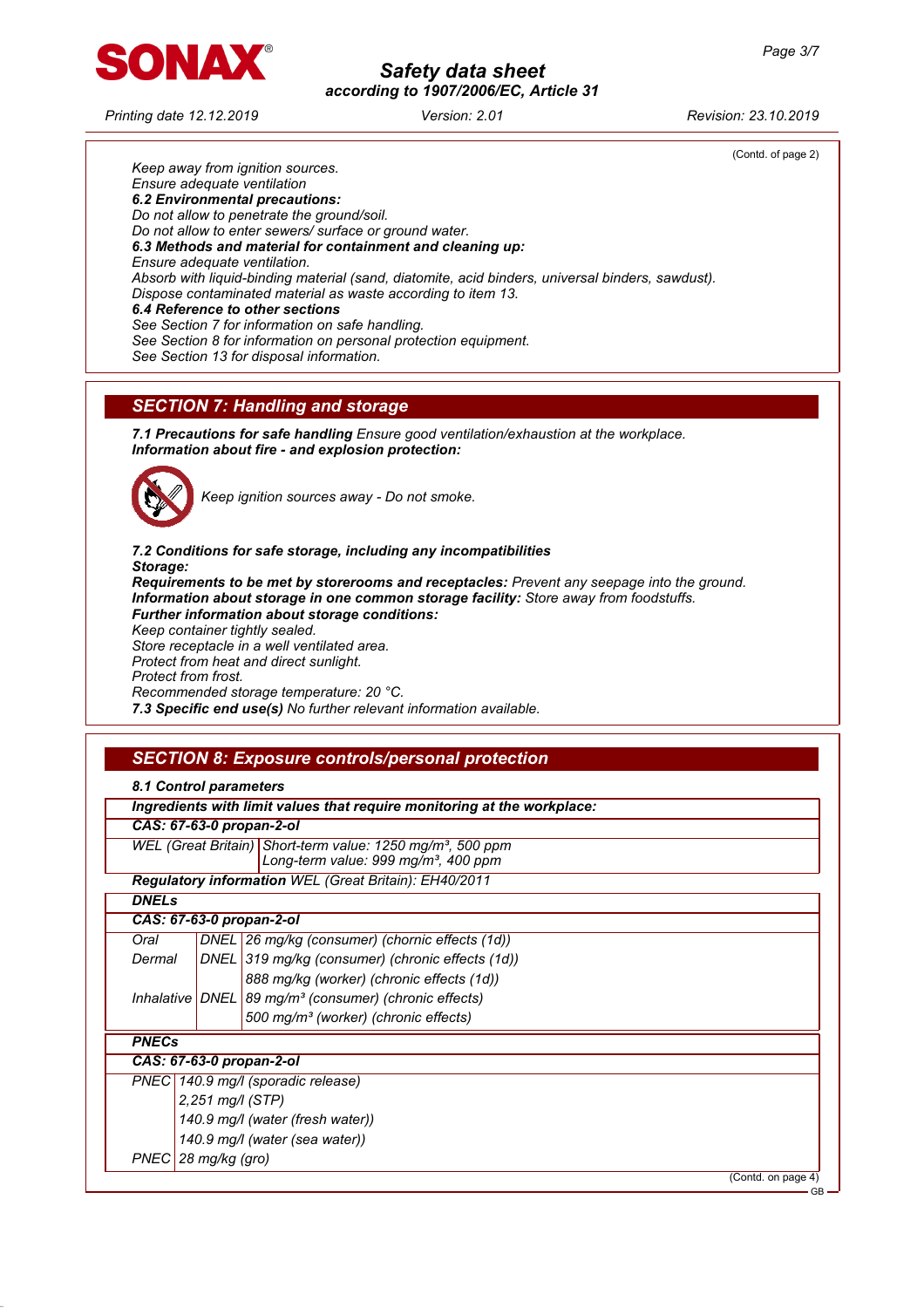Printing date 12.12.2019 Version: 2.01 Revision: 23.10.2019

SONAX

(Contd. of page 3)

## 552 mg/kg (sediment)

Additional information: The lists valid during the making were used as basis.

### 8.2 Exposure controls

### Suitable technical control devices

Ensure good ventilation. This can be achieved by localised extraction or general ventilation. If this is not sufficient to keep the concentration below the occupational exposure limit, suitable breathing protection is to be worn. Personal protective equipment:

# General protective and hygienic measures:

The usual precautionary measures are to be adhered to when handling chemicals. Keep away from foodstuffs, beverages and feed. Wash hands before breaks and at the end of work. Respiratory protection: Not required in normal cases

Ensure good ventilation/exhaustion at the workplace.

Protection of hands: Not required in normal cases.

# Eye protection:

Safety glasses

# [EN 166]

## SECTION 9: Physical and chemical properties

| 9.1 Information on basic physical and chemical properties                                                                  |                                                                               |
|----------------------------------------------------------------------------------------------------------------------------|-------------------------------------------------------------------------------|
| <b>General Information</b><br>Appearance:                                                                                  |                                                                               |
| Form:                                                                                                                      | Fluid                                                                         |
| Colour:                                                                                                                    | Colourless                                                                    |
| Odour:                                                                                                                     | Like alcohol                                                                  |
| <b>Odour threshold:</b>                                                                                                    | Not determined.                                                               |
| pH-value at 20 °C:                                                                                                         | $4.0 - 5.0$                                                                   |
| <b>Change in condition</b><br><b>Melting point/freezing point:</b><br>Initial boiling point and boiling range: 82 - 100 °C | Undetermined.                                                                 |
| <b>Flash point:</b>                                                                                                        | 28 °C (DIN 51755)                                                             |
| Flammability (solid, gas):                                                                                                 | Not applicable.                                                               |
| Decomposition temperature:                                                                                                 | Not determined.                                                               |
| <b>Auto-ignition temperature:</b>                                                                                          | Not determined.                                                               |
| <b>Explosive properties:</b>                                                                                               | Product does not present an explosion hazard.                                 |
| <b>Explosion limits:</b>                                                                                                   |                                                                               |
| Lower:                                                                                                                     | Not determined.                                                               |
| <b>Upper:</b>                                                                                                              | Not determined.                                                               |
| Vapour pressure:                                                                                                           | Not determined.                                                               |
| Density at 20 °C:                                                                                                          | $1.04 - 1.06$ g/cm <sup>3</sup>                                               |
| <b>Relative density</b>                                                                                                    | Not determined.                                                               |
| <b>Vapour density</b>                                                                                                      | Not determined.                                                               |
| <b>Evaporation rate</b>                                                                                                    | Not determined.                                                               |
| Solubility in / Miscibility with                                                                                           |                                                                               |
| water:                                                                                                                     | Fully miscible.                                                               |
| <b>Partition coefficient: n-octanol/water:</b>                                                                             | Not determined.                                                               |
| <b>Viscosity:</b><br>Flow time at 20 °C<br>9.2 Other information                                                           | 13 - 15 s (DIN EN ISO 2431/4mm)<br>No further relevant information available. |
|                                                                                                                            | $GB -$                                                                        |

(Contd. on page 5)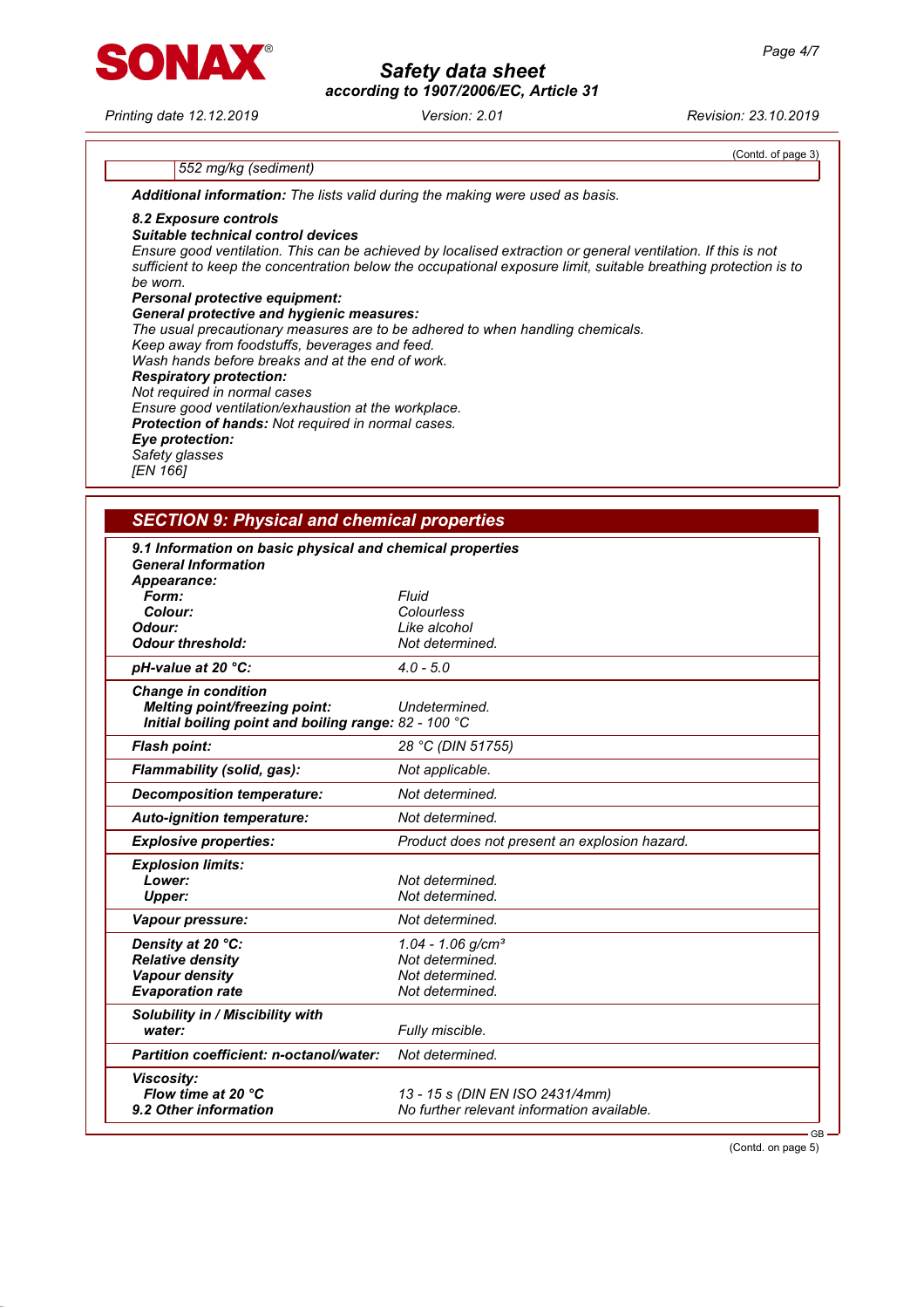

Printing date 12.12.2019 Version: 2.01 Revision: 23.10.2019

# Safety data sheet according to 1907/2006/EC, Article 31

(Contd. of page 4)

# SECTION 10: Stability and reactivity

10.1 Reactivity No dangerous reactions known.

10.2 Chemical stability Stable under normal conditions.

10.3 Possibility of hazardous reactions No dangerous reactions known.

10.4 Conditions to avoid

Keep ignition sources away - Do not smoke.

See Section 7 for information on safe handling.

10.5 Incompatible materials: strong oxidizing agents

10.6 Hazardous decomposition products:

Carbon monoxide and carbon dioxide

Silicon oxides Nitrogen oxides (NOx)

|  | <b>SECTION 11: Toxicological information</b> |  |
|--|----------------------------------------------|--|
|  |                                              |  |

11.1 Information on toxicological effects There are no toxicological findings on this mixture. Acute toxicity Based on available data, the classification criteria are not met.

LD/LC50 values relevant for classification:

| CAS: 67-63-0 propan-2-ol |  |                                                                                                                      |
|--------------------------|--|----------------------------------------------------------------------------------------------------------------------|
|                          |  |                                                                                                                      |
|                          |  |                                                                                                                      |
|                          |  | Oral LD50 5,840 mg/kg (rat)<br>Dermal LD50 13,900 mg/kg (rabbit)<br>Inhalative LC50 / 6 h > 25 mg/l (rat) (OECD 403) |

CAS: 68333-80-2 Alcohols, C14-16 Oral LD50 >5,000 mg/kg (Ratte) (OECD 401)

Dermal LD50 6,180 mg/kg (rabbit)

Primary irritant effect:

Skin corrosion/irritation Based on available data, the classification criteria are not met.

Serious eye damage/irritation Causes serious eye irritation.

Respiratory or skin sensitisation Based on available data, the classification criteria are not met.

CMR effects (carcinogenity, mutagenicity and toxicity for reproduction)

None of the ingredients are known to have effects which are carcinogenic, mutagenic or harmful to reproduction.

Germ cell mutagenicity Based on available data, the classification criteria are not met. Carcinogenicity Based on available data, the classification criteria are not met.

Reproductive toxicity Based on available data, the classification criteria are not met.

- 
- STOT-single exposure Based on available data, the classification criteria are not met.

STOT-repeated exposure Based on available data, the classification criteria are not met.

Aspiration hazard Based on available data, the classification criteria are not met.

# SECTION 12: Ecological information

12.1 Toxicity There are no ecotoxicological data available on this mixture. Aquatic toxicity: CAS: 67-63-0 propan-2-ol LC50 / 96h | 9,640 mg/l (Pimephales promelas)  $LC50 / 24h$  9,714 mg/l (daphnia)  $EC50$   $|>100$  mg/l (bacteria) EC50 / 72h >100 mg/l (algae) CAS: 188627-10-3 Dimethyl siloxane, (aminoalkyl)methoxymethylsiloxy- and dimethylalkoxyterminated EC50 (24/48h) 132 mg/l (Daphnia magna) (Contd. on page 6)

GB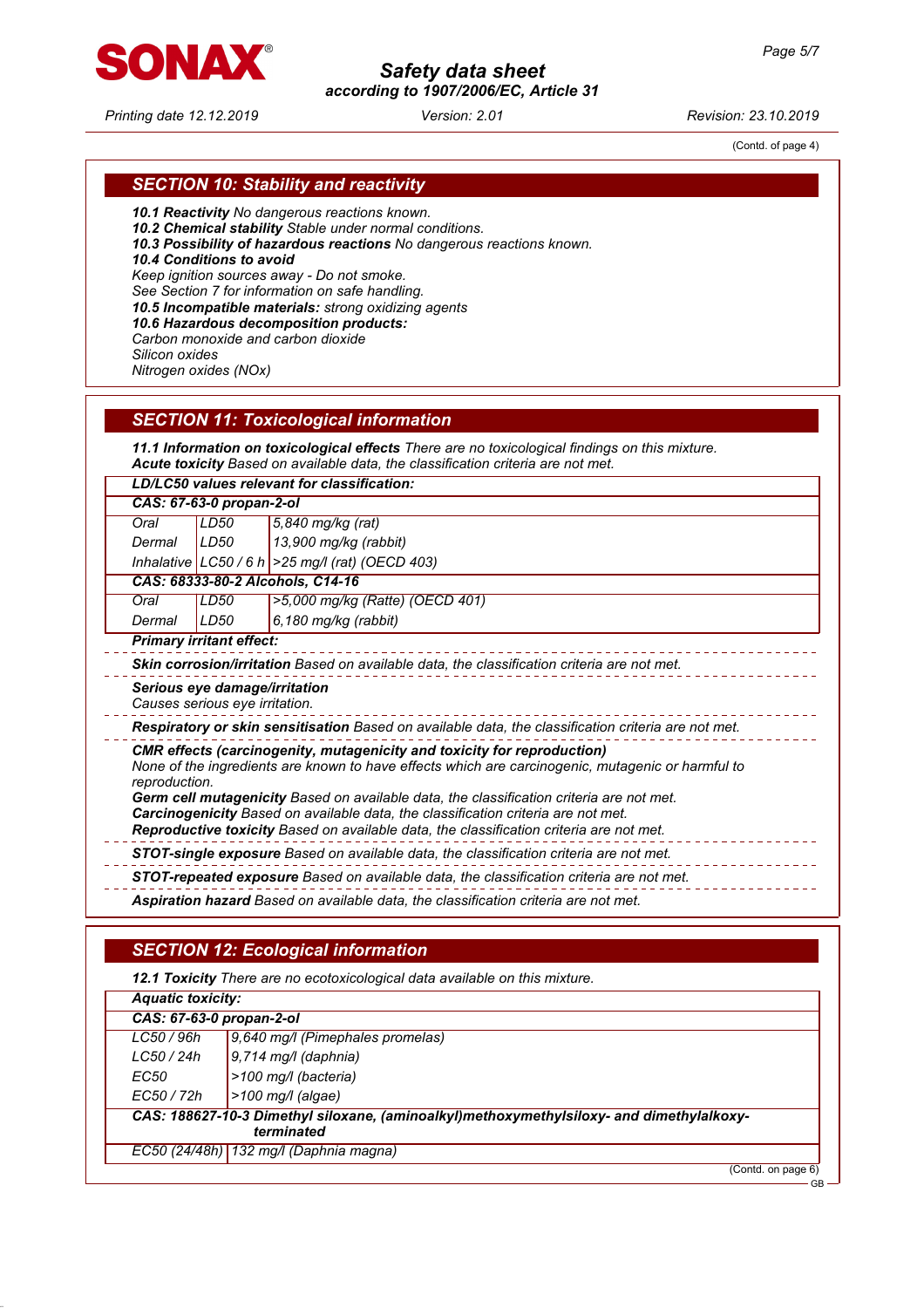

Printing date 12.12.2019 Version: 2.01 Revision: 23.10.2019

|                                   |                                                                                      | (Contd. of page 5) |
|-----------------------------------|--------------------------------------------------------------------------------------|--------------------|
|                                   | CAS: 68333-80-2 Alcohols, C14-16                                                     |                    |
| LC50 / 96h                        | >500 mg/l (Oncorhynchus mykiss)                                                      |                    |
| EC50 / 48h                        | 1,666 mg/l (Daphnia magna)                                                           |                    |
| EL50 / 72h                        | 22-46 mg/l (Pseudokirchneriella subcapitata) (OECD 201)                              |                    |
| NOELR 72 h                        | 4.6 mg/l (Pseudokirchneriella subcapitata) (OECD 201)                                |                    |
| NOEC / 21 d                       | 0.0016 mg/l (Daphnia magna)                                                          |                    |
|                                   | 12.2 Persistence and degradability                                                   |                    |
|                                   | CAS: 67-63-0 propan-2-ol                                                             |                    |
| Biodegradiation 53 %              |                                                                                      |                    |
| CAS: 68333-80-2 Alcohols, C14-16  |                                                                                      |                    |
| Biodegradiation 82 % (OECD 301 F) |                                                                                      |                    |
|                                   | 12.3 Bioaccumulative potential                                                       |                    |
|                                   | CAS: 68333-80-2 Alcohols, C14-16                                                     |                    |
| log POW 5.4 log POW               |                                                                                      |                    |
|                                   | 12.4 Mobility in soil No further relevant information available.                     |                    |
|                                   | <b>Additional ecological information:</b>                                            |                    |
|                                   | General notes: The product may not be released into the environment without control. |                    |
| <b>PBT:</b> Not applicable.       | 12.5 Results of PBT and vPvB assessment                                              |                    |
| vPvB: Not applicable.             |                                                                                      |                    |
|                                   | 12.6 Other adverse effects No further relevant information available.                |                    |
|                                   |                                                                                      |                    |
|                                   |                                                                                      |                    |

SECTION 13: Disposal considerations

13.1 Waste treatment methods

Dangerous waste in accordance with the Directive on the List of Waste Materials

Recommendation Waste must be disposed of while observing the local, official regulations.

European waste catalogue

1) Disposal / product

2) Disposal / contaminated packaging

20 01 13<sup>\*</sup> solvents

15 01 10\* packaging containing residues of or contaminated by hazardous substances

| 14.1 UN-Number<br>ADR, IMDG, IATA                               | <b>UN1987</b>                                                         |  |
|-----------------------------------------------------------------|-----------------------------------------------------------------------|--|
| 14.2 UN proper shipping name<br><b>ADR</b><br><b>IMDG, IATA</b> | 1987 ALCOHOLS, N.O.S. (ISOPROPANOL)<br>ALCOHOLS, N.O.S. (ISOPROPANOL) |  |
| 14.3 Transport hazard class(es)                                 |                                                                       |  |
| <b>Class</b><br>Label                                           | 3 Flammable liquids.<br>3                                             |  |
| 14.4 Packing group<br>ADR, IMDG, IATA                           | Ш                                                                     |  |
| <b>14.5 Environmental hazards:</b><br><b>Marine pollutant:</b>  | No                                                                    |  |
| 14.6 Special precautions for user Warning: Flammable liquids.   |                                                                       |  |